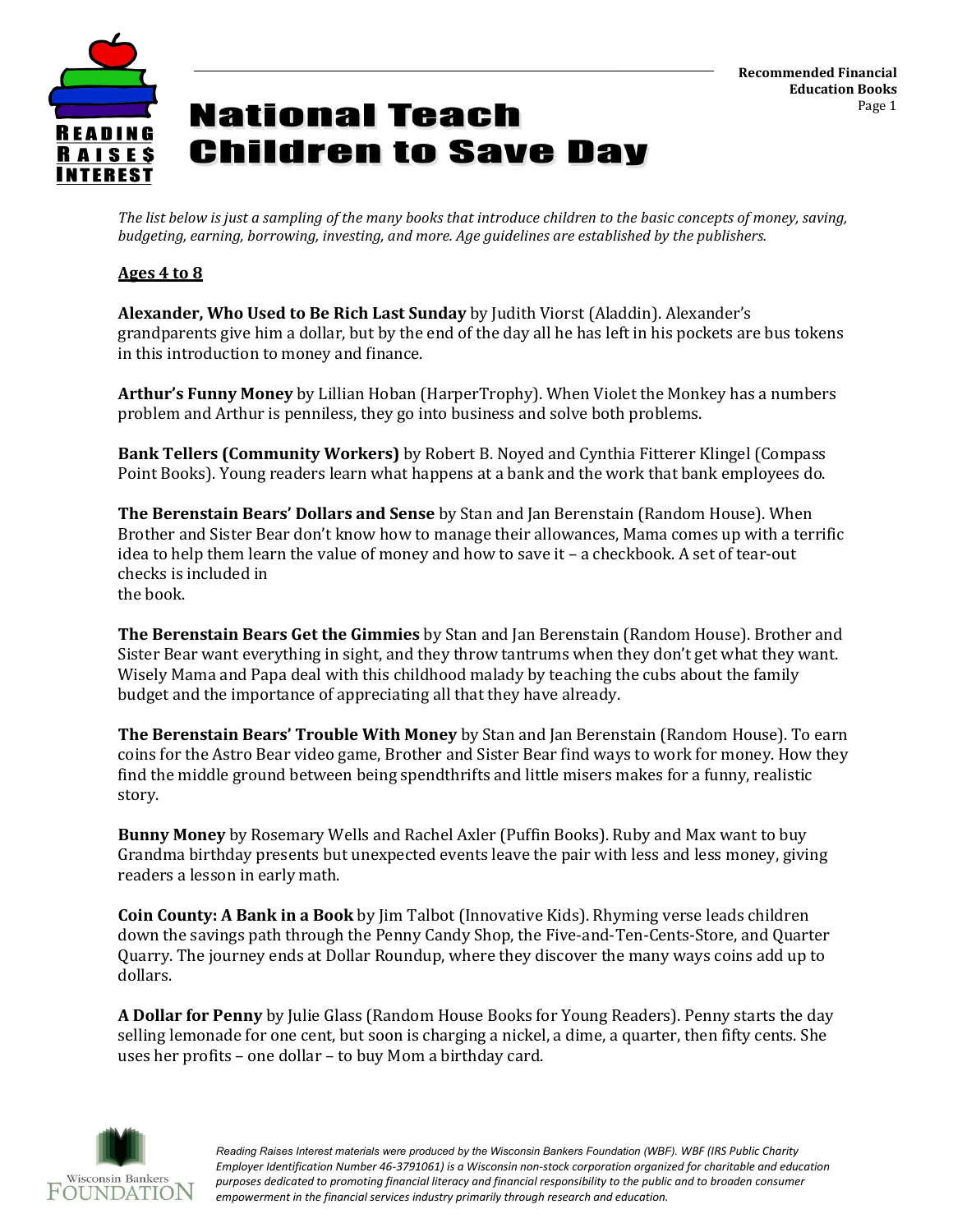

**Ages 4 to 8** (continued)

**Follow the Money!** by Loreen Leedy (Holiday House). A new quarter named George narrates this book about his journey from the mint to the Federal Reserve to the local bank, grocery store, vending machine, piggy bank, storm drain, pockets and cash registers. Along the way, children learn math lessons and facts about money.

**The Go-Around Dollar** by Barbara Johnston Adams (Simon & Schuster). Matt finds a dollar on his way home and buys shoelaces from Eric, who buys bubblegum. Jennifer gets the dollar in change at the store… and the dollar travels from person to person, teaching kids facts about currency along the way.

**If You Made a Million** by David M. Schwartz (HarperTrophy). Marvelosissimo the Mathematical Magician and his team feed fish, paint pots, transplant trees and baby -sit ogres to earn money. At the same time, they learn about currency, saving, paying off loans and more.

**Just a Piggy Bank** by Gina and Mercer Mayer (Golden Books Publishing Co.). Little Critter learns the importance of saving money in this Mercer Mayer classic.

**Less Than Zero** by Stuart J. Murphy (HarperTrophy). While trying to save enough money to buy a new ice scooter, Perry the Penguin learns about managing his money and about negative numbers.

**Lucky the Golden Goose** by John D. Wrenn (Red Truck Publishing, Inc.). A goose that gets tired of having Farmer Fred pluck his down feathers to sell comes up with a plan to make some money of his own. His plan teaches kids about saving, investing and compound interest.

**Money (DK Eyewitness Books)** by Joe Cribb, Laura Buller (DK Children). Full of pictures, this book covers the history of money, how coins and currency are made, forgeries and fakes, money and trade, checks, coin collections, foreign currency, a timeline of banking and more.

**Money Mama & the Three Little Pigs** by Lori Mackey (P4K Publishing). This simple, colorful book introduces children to the concepts of saving, giving and investing.

**Money Planner for Kids** by Larry Burkett (Faith Kidz). Kids learn about contentment by thinking about future purchases, comparison shopping, making a list, budgeting and more.

**The Monster Money Book** by Loreen Leedy (Holiday House). A monsters' club introduces children to concepts such as dues, allowance, earning money, profit, borrowing, investing, giving money away, spending for fun, saving, banks and checks.

**My Rows and Piles of Coins** by Tololwa M. Mollel (Clarion Books). A Tanzanian boy saves coins to buy a bicycle so he can help his parents carry goods to market. But in spite of all he has saved, he does not have enough money. What he decides to do with his savings teaches children about the power of giving.

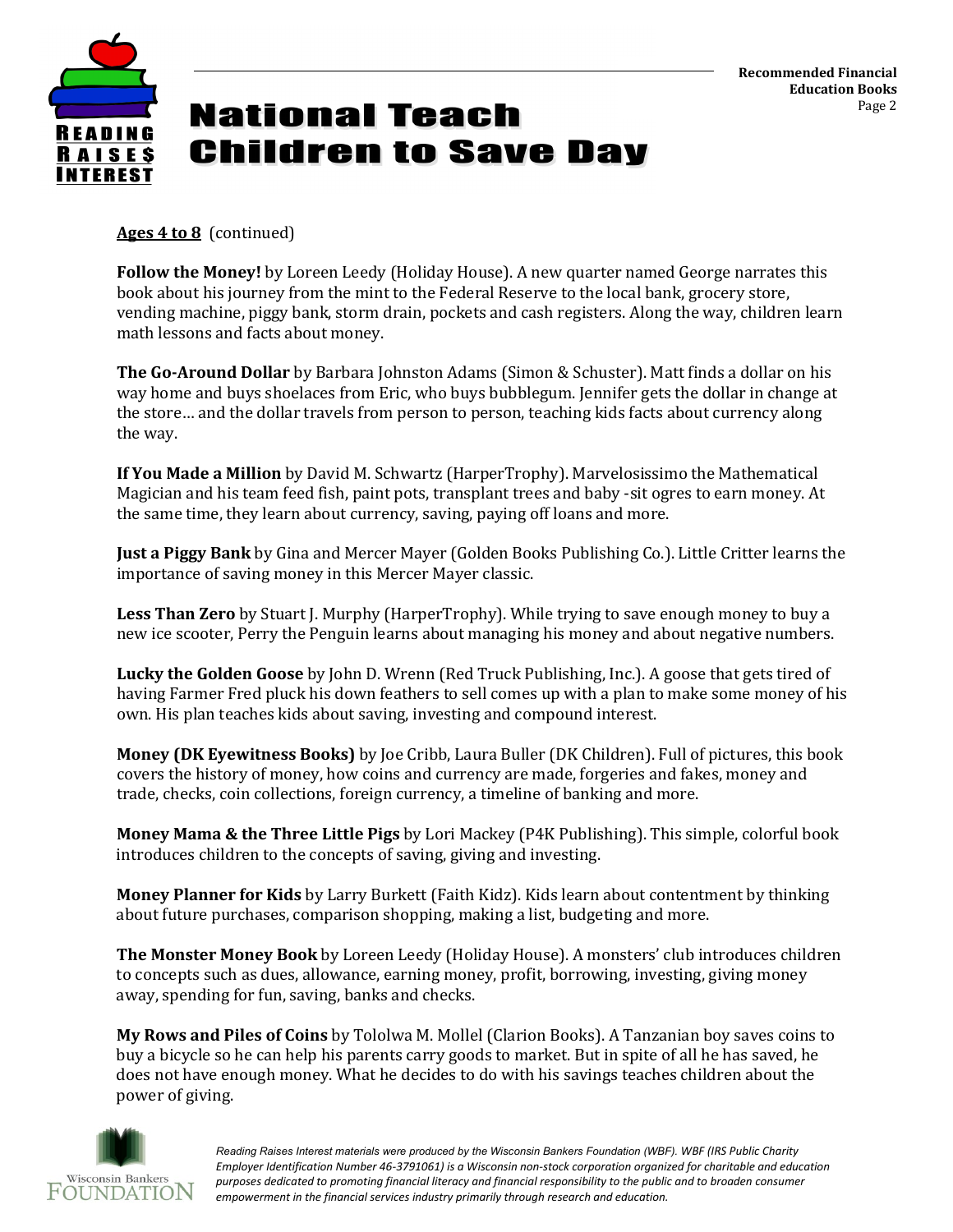

**Ages 4 to 8** (continued)

**Pigs Will Be Pigs: Fun With Math and Money** by Amy Axelrod (Aladdin). The Pig family's refrigerator is bare, so they decide to eat out. What do they do for cash? Instead of stopping by the ATM, they start looking through drawers, under beds and in pockets, finding a grand total of \$34.67 – enough for dinner for a family of four.

**Rock, Brock and the Savings Shock** by Sheila Bair (Albert Whitman & Company). Twin brothers are very different, especially in the way they deal with money: Rock is a spender and Brock is a saver. Their grandfather hires them to do chores and then encourages them to save by matching the total amount of money that they have accumulated from their pay each week. Brock manages to amass \$512 in 10 weeks, while Rock spends his money as soon as he earns it. Ultimately, Brock uses his proceeds to buy a fancy telescope and some gifts for family members, generously putting his remaining \$50 dollars into a joint savings account that he shares with his brother. Evidently Rock learned his lesson as the tale ends with the twins in their old age as millionaires.

**Round and Round the Money Goes: What Money Is and How We Use It** by Melvin & Gilda Berger (Ideals Publications). Children learn the development of money from its origins in the barter system to its modern usage as cash, checks, and credit cards.

**The Story of Money** by Betsy C. Maestro (HarperTrophy). Kids learn why a small piece of yellow metal is worth more than a big loaf of bread, and a little piece of green paper is worth more than either.

**Uncle Jed's Barbershop** by Margaree King Mitchell (Aladdin). Despite segregation and the Great Depression, Sarah Jean's Uncle Jed, the only black barber in the county, finally saves enough money to open his own business.

### **Ages 8 to 12**

**The Amazing Days of Abby Hayes: Have Wheels, Will Travel** by Anne Mazer (Apple). Abby is sick of using her sister's old inline skates and wants to buy a new pair with purple wheels. But when she ends up spending the money she earns from odd jobs on other things, she has to rethink her plan.

**Double Fudge** by Judy Blume (Puffin). Fans of Superfudge and Fudge-a-Mania will welcome the return of seventh-grader Peter Hatcher and his brother, Fudge. This time they visit Washington, D.C., where money-obsessed Peter and his family tour the Bureau of Engraving and Printing.

**Eyewitness: Money** by Joe Cribb (DK CHILDREN). Beautiful photographs help provide an overview of money, from the earliest times to present day.

**Lunch Money** by Andrew Clements (Simon & Schuster Children's Publishing). Greg Kenton has always had a natural talent for making money – despite the rivalry of his neighbor Maura Shaw. Then, just before sixth grade, Greg discovers that almost every kid at school has an extra quarter or